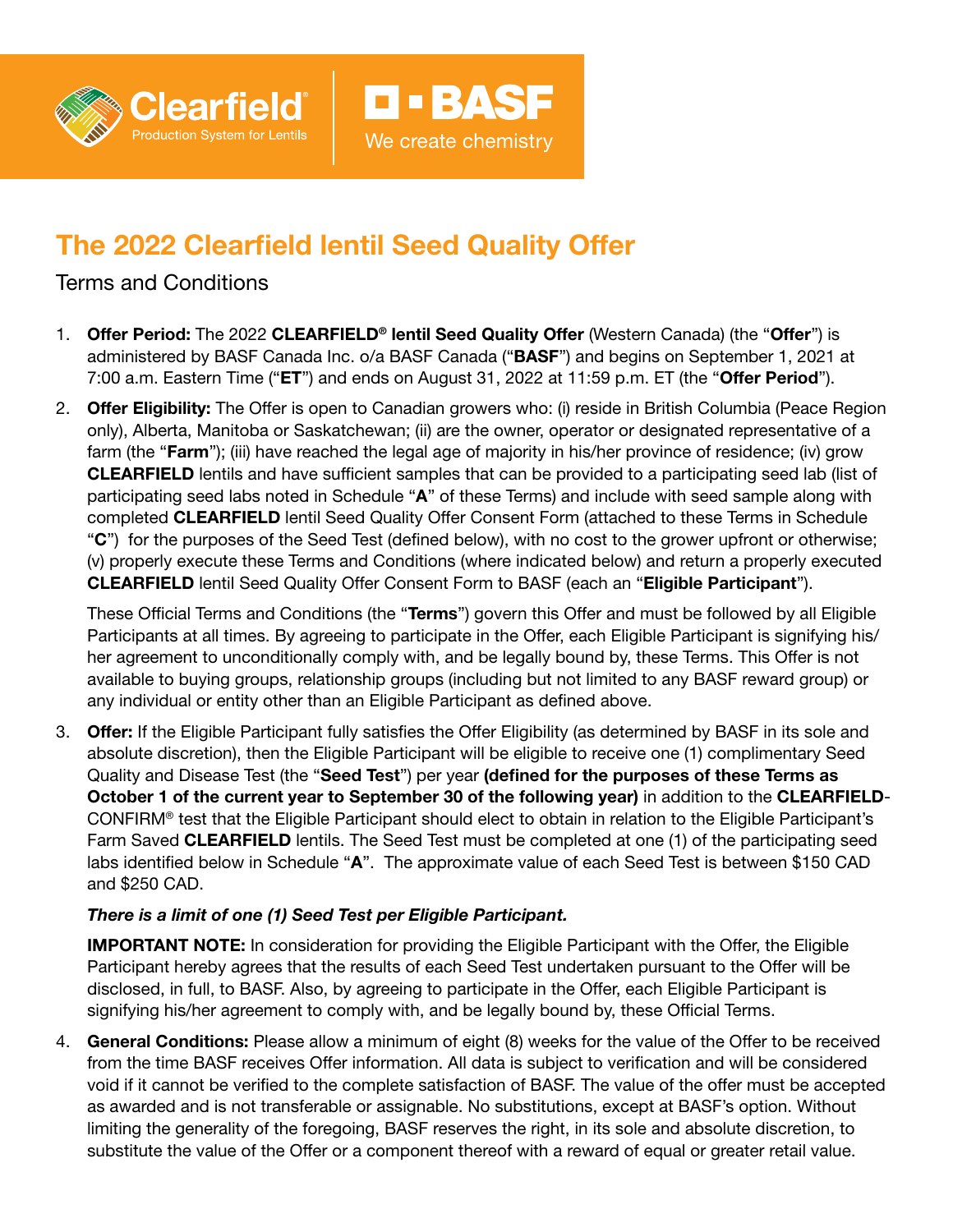- 5. This Offer is subject to all applicable federal, provincial and municipal laws. Void where prohibited or restricted by law. The decisions of BASF with respect to all aspects of this Offer are final and binding on all Eligible Participants without right of appeal.
- 6. BASF Canada Inc. o/a BASF Canada, its parent companies, associated and affiliated companies, agents, suppliers, advertising/promotion agencies and any other entity involved in the development, production, administration or fulfillment of the Offer, and each of their respective officers, directors, employees, agents, representatives, successors and assigns (collectively, the "Released Parties") will not be liable for: (i) any late, lost, misdirected, delayed, incomplete, incompatible or misdirected data and/or other information (all of which is void); (ii) any failure(s), malfunction(s) or other problem(s) of any nature whatsoever; (iii) the failure of any order, purchase transaction, data and/or other element(s) of this Offer to be received, captured or recorded for any reason whatsoever; (iv) anyone being incorrectly and/or mistakenly identified as an Eligible Participant; and/or (v) any combination of the above.
- 7. BASF reserves the right, in its sole and absolute discretion, to withdraw, suspend or amend this Offer in any way, or to amend these Terms in any way, without prior notice or obligation, in the event of: (i) any cause beyond the reasonable control of BASF that interferes with the proper conduct of this Offer as contemplated by these Terms, including, without limitation, any error, problem, tampering, unauthorized intervention, fraud or failure of any kind whatsoever; (ii) any accident, printing, administrative, or other error of any kind; and/or (iii) for any other reason that BASF deems necessary, in its sole and absolute discretion, to ensure that this Offer is conducted in accordance with BASF's interpretation of the letter and spirit of these Terms. Any attempt to undermine the legitimate operation of this Offer in any way (as determined by BASF in its sole and absolute discretion) may be a violation of criminal and civil laws and should such an attempt be made, BASF reserves the right to seek remedies and damages to the fullest extent permitted by law.
- 8. BASF reserves the right to require that an Eligible Participant sign BASF's form of declaration and release form prior to being confirmed as the recipient of the Offer.
- 9. By participating in this Offer and accepting the Terms, each Eligible Participant (i) confirms compliance with these Terms; (ii) acknowledges acceptance of the Seed Test (as awarded); and (iii) releases the Released Parties from any and all liability in connection with this Offer, the Eligible Participant's participation herein

and/or the awarding and use/misuse of the Seed Test or any portion thereof.

- 10. If an Eligible Participant who is eligible to receive the Offer (section 3) and is deemed to be in violation of these Terms (as determined by BASF in its sole and absolute discretion), then the Eligible Participant may, in the sole and absolute discretion of BASF, be disqualified (and, if disqualified, will forfeit all rights to the Offer).
- 11. BASF reserves the right, in its sole and absolute discretion, to adjust any of the dates, timeframes and/or other Offer mechanics stipulated in these Terms, to the extent deemed necessary by BASF, for purposes of verifying compliance by any Eligible Participant or other information with these Terms, or as a result of any problems, or in light of any other circumstances which, in the opinion of BASF, in its sole and absolute discretion, affect the proper administration of the Offer as contemplated in these Terms, or for any other reason.
- 12. In the event of any discrepancy or inconsistency between the terms and conditions of these Terms and disclosures or other statements contained in any Offer-related materials and/or any instructions or interpretations of these Terms given by any representative of BASF, the terms and conditions of these Terms shall prevail, govern and control to the fullest extent permitted by law.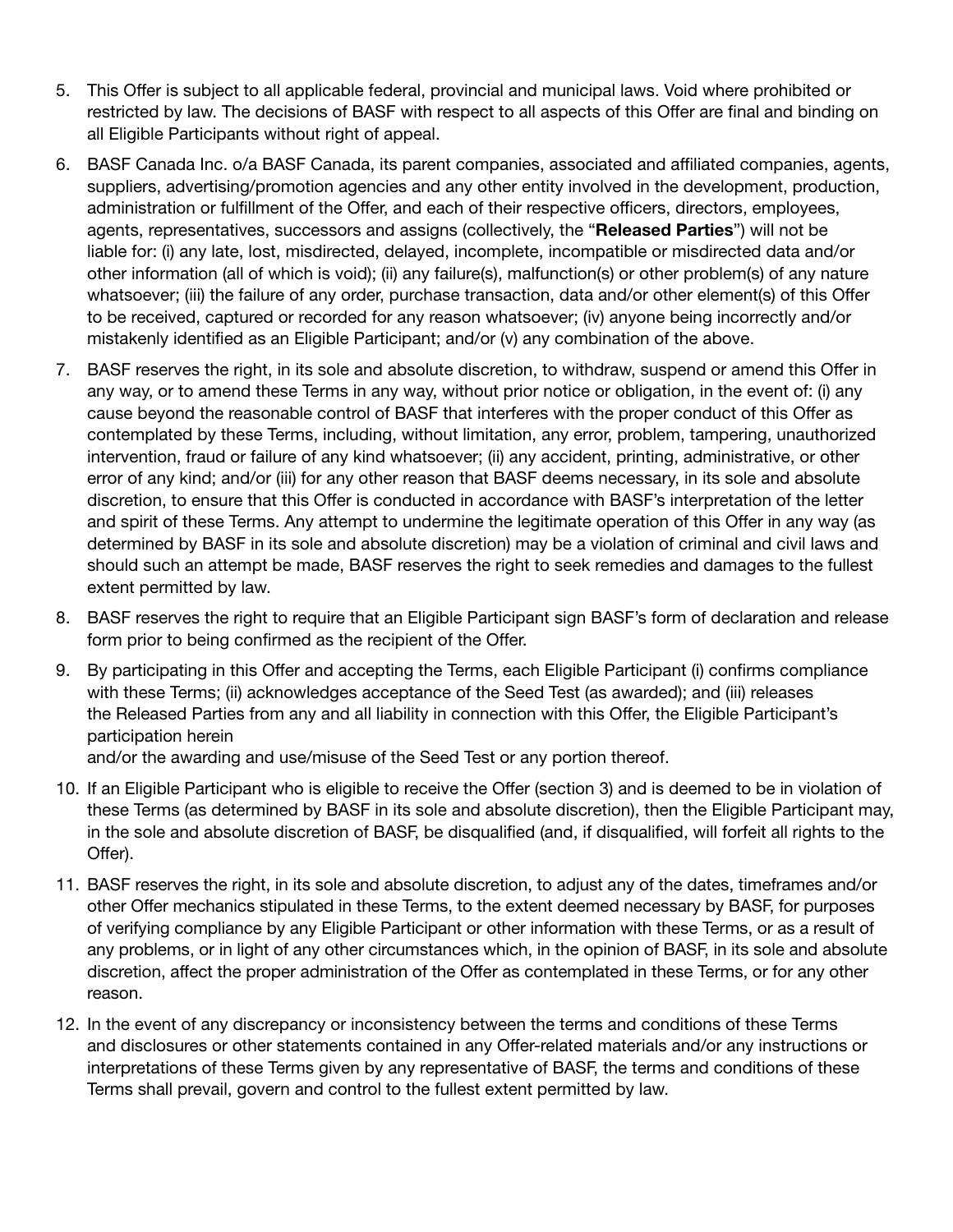- 13. By participating in this Offer, each Eligible Participant expressly consents to BASF, its agents and/or representatives, storing, collecting, sharing and using any personal information submitted for the purpose of administering, managing, fulfilling and improving the Offer and in accordance with BASF's privacy policy (https://www.basf.com/ca/en/legal/data-protection.html). This section does not limit any other consent(s) that an individual may provide to BASF or others in relation to the collection, use and/or disclosure of their personal information.
- 14. BASF reserves the right, in its sole and absolute discretion, to take whatever measures or actions it deems necessary to help ensure that the Offer is administered in accordance with BASF's interpretation of the letter and spirit of these Terms. ANY INDIVIDUAL OR ENTITY DEEMED BY BASF AT ANY TIME TO BE IN VIOLATION OF BASF'S INTERPRETATION OF THE LETTER AND/OR SPIRIT OF THESE TERMS FOR ANY REASON WHATSOEVER IS SUBJECT TO DISQUALIFICATION IN THE SOLE DISCRETION OF BASF.
- 15. The invalidity or unenforceability of any provision of these Terms shall not affect the validity or enforceability of any other provision. In the event that any provision is determined to be invalid or otherwise unenforceable or illegal, these Terms shall otherwise remain in effect and shall be construed in accordance with the terms as if the invalid or illegal provision were not contained herein.
- 16. To the fullest extent permitted by applicable law, all issues and questions concerning the construction, validity, interpretation and enforceability of these Terms or the rights and obligations of Eligible Participants, BASF or any of the other Released Parties in connection with the Offer will be governed by and construed in accordance with the domestic laws of the Province of Ontario and the federal laws of Canada applicable therein, without giving effect to any choice of law or conflict of law rules or provisions that would cause the application of any other jurisdiction's laws. The parties hereby consent to the exclusive jurisdiction and venue of the courts located in Ontario in any action to enforce (or otherwise relating to) these Terms or relating to this Offer.

## Always read and follow label directions.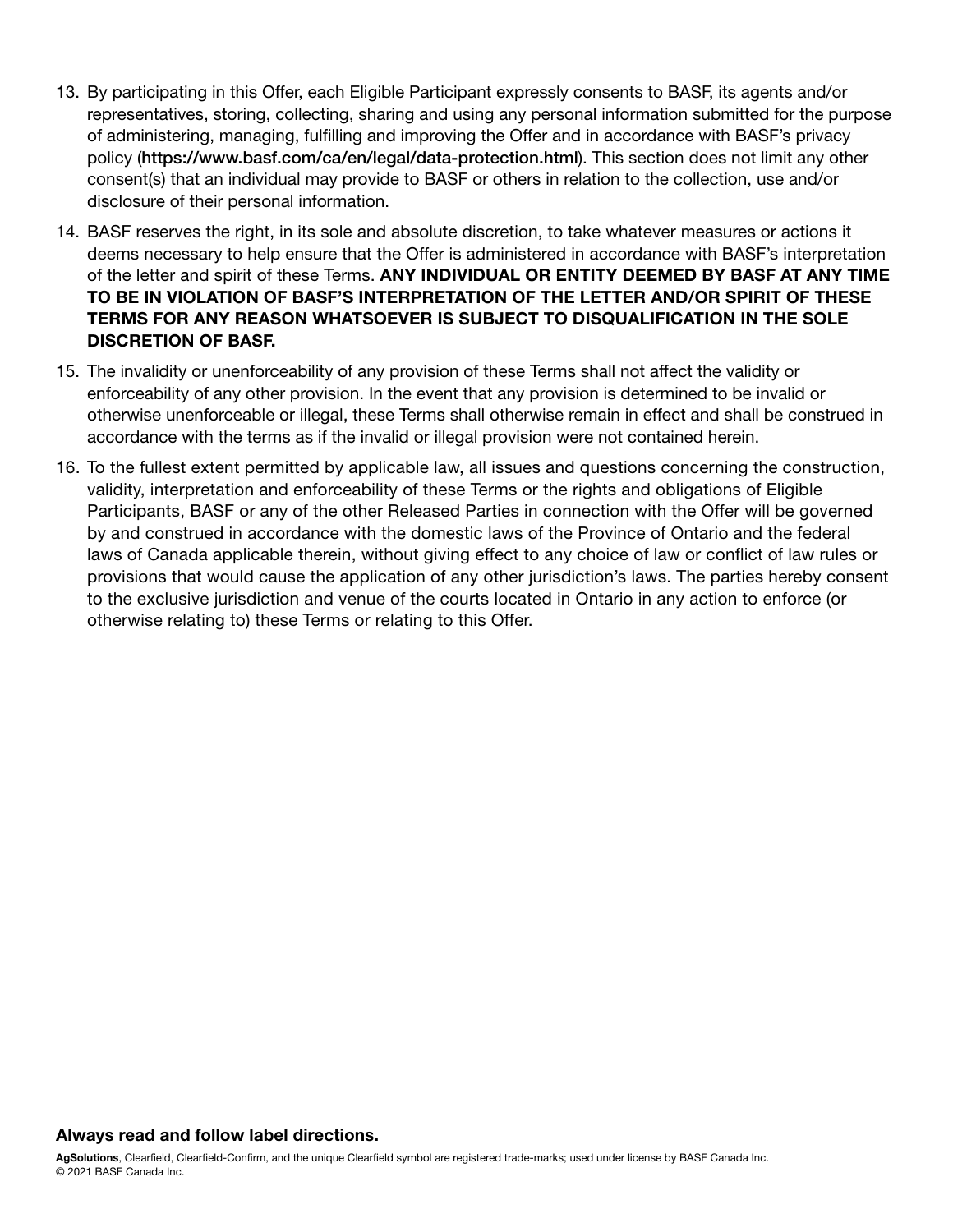## SCHEDULE "A": PARTICIPATING SEED LABS (visit agsolutions.ca/clearfieldlentiloffer)

Provide a sample of your seed along with the **CLEARFIELD®** lentil Seed Quality Offer Form to one of the participating seed labs listed below.

Seed tests in the **CLEARFIELD** lentil Seed Quality Offer include: CLEARFIELD-Confirm®, germination, cold vigor, diseases and thousand kernel weight (TKW).

20/20 Seed Labs Inc. | (1-877-420-2099) | 507-11th Avenue, Nisku, AB T9E 7N5 20/20 Seed Labs Inc. | (1-866-540-7333) | 3487 Pembina Hwy, Winnipeg, MB R3V 1A4

SGS Canada Inc. | (1-800-952-5407) | Unit 310, 280 Portage Close, Sherwood Park, AB T8H 2R6 SGS Canada Inc. | (1-877-532-8889) | Unit 106, 10136 128 Ave, Grande Prairie, AB T8V 1E9

Discovery Seed Labs | (306-249-4484) | 450 Melville Street, Saskatoon, SK S7J 4M2

Lendon Seed Lab | (306-585-7333 | 147 Hodsman Road, Regina, SK S4N 5W5

Prairie Diagnostic Seed Lab | (306-842-7375) | 1105 Railway Avenue, Weyburn, SK S4H 3H5

Seed Check Technologies Inc. | (780-980-8324) | Unit 101, 5906-50 Street, Leduc, AB T9E 0R6

Seed Solutions Seed Labs | (306-741-9309) | Box 1420, Swift Current, SK S9H 3G6

AgSolutions, Clearfield, and Clearfield-Confirm are registered trade-marks; used under license by BASF Canada Inc. © 2021 BASF Canada Inc.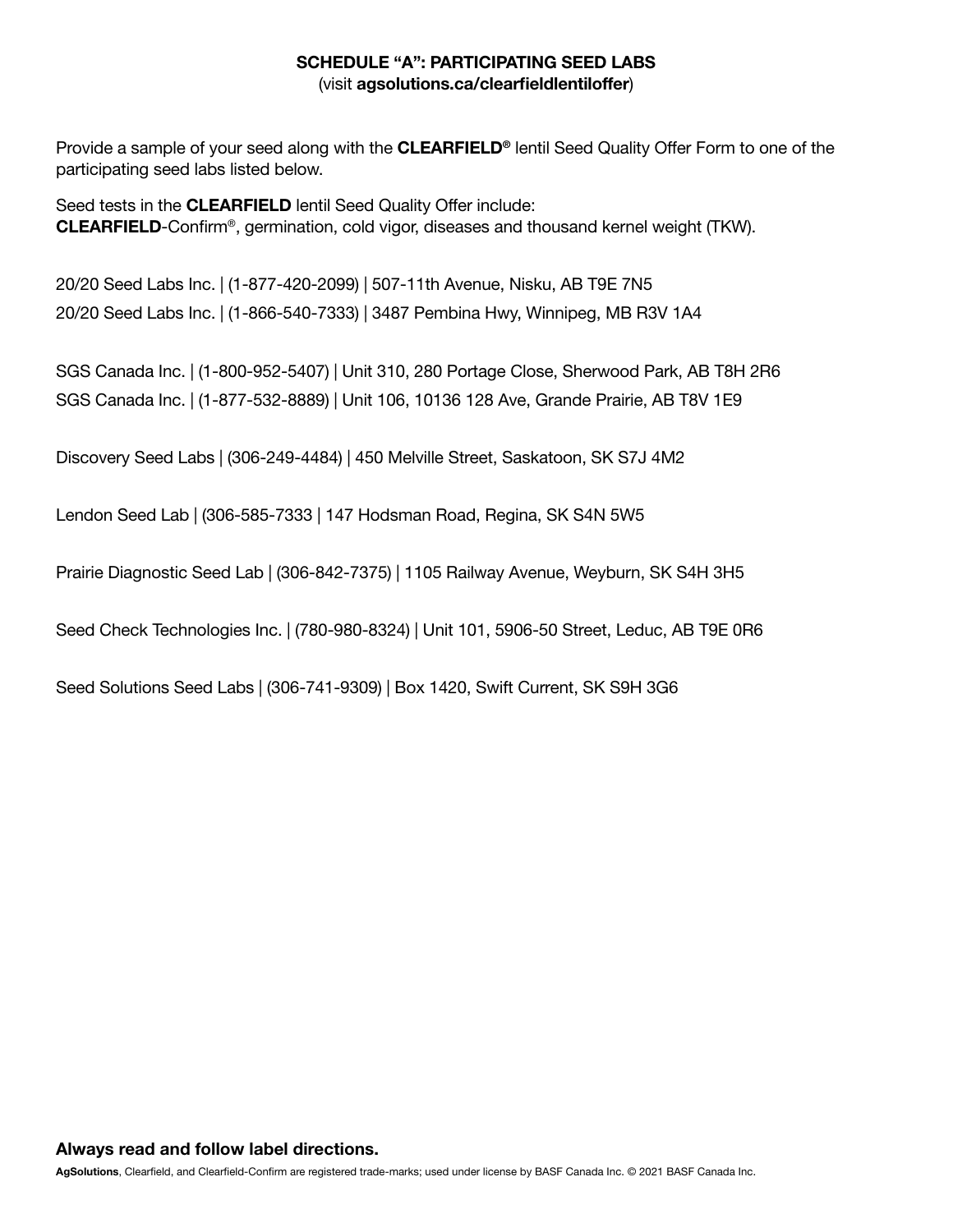## SCHEDULE "B": CLEARFIELD LENTILS SEED QUALITY OFFER CONSENT

#### GROWER PRIVACY NOTICE AND CONSENT:

BASF Canada Inc. o/a BASF Canada ("BASF") and its affiliates (collectively, "BASF") are committed to upholding the privacy of your information and being transparent as to how we collect, use and disclose it. We ask that you familiarize yourself with our Privacy Policy (available at https://www.basf.com/ca/en/legal/data-protection.html which is incorporated into this Privacy Notice) and provide your consent below.

#### Information Collection

By signing under 'Grower Privacy' within the CLEARFIELD<sup>®</sup> lentil Seed Quality Offer form (schedule "C"), you consent and authorize BASF, third party seed laboratory companies, and other third parties to collect and disclose to BASF (directly or through BASF's third party service providers):

- 1. Your seed analysis information (such as lentil variety, germination, etc.); and
- 2. Your personal information, including personal details (such as current and previous full names, farm name and date of birth) and contact details (such as your address, telephone numbers, and e-mail address) (collectively, the "Personal Information").

#### Information Disclosure and Use

By signing under 'Grower Privacy' within the CLEARFIELD lentil Seed Quality Offer form (schedule "C"), you consent and authorize BASF to collect, use and disclose the Personal Information (including disclosure to BASF's affiliates, third party seed laboratory companies, your distributor, retailer, seed sellers or BASF's third party service providers) for the purposes of:

- 1. Verifying **CLEARFIELD** stewardship practices;
- 2. Providing you with customer service and support;
- 3. Developing and administering BASF's marketing programs;
- 4. Developing, promoting and offering additional information, products and services to you including information, products and services relating to BASF and our trusted third party marketers through electronic messages and email from BASF. You may later unsubscribe from commercial electronic messages;
- 5. BASF's affiliates developing, promoting and offering additional information, products and services to you;
- 6. Selling, offering, maintaining and operating applications and information services for you and for third parties;
- 7. BASF's internal use;
- 8. Developing and administering market insight and research projects;
- 9. Developing and administering marketing programs with third parties;
- 10. Complying with applicable legal and regulatory requirements; and
- 11. Any other purpose set out in our Privacy Policy.

#### Processing and Storage of Personal Information

BASF will use the resources of its affiliates as well as third party service providers to process and store the Personal Information. This may involve the Personal Information being stored or accessed inside and/or outside Canada. Personal Information stored outside Canada may be accessible to authorities in those jurisdictions according to the law of those jurisdictions. BASF will take steps to protect the Personal Information in line with locally applicable data protection requirements.

If you wish to know what Personal Information we have in our files about you, request a change to the Personal Information or wish to be removed from our mailing list, please contact us at: 1-877-371-BASF (2273).

#### Always read and follow label directions.

Clearfield is a registered trade-mark; used under license by BASF Canada Inc. © 2021 BASF Canada Inc.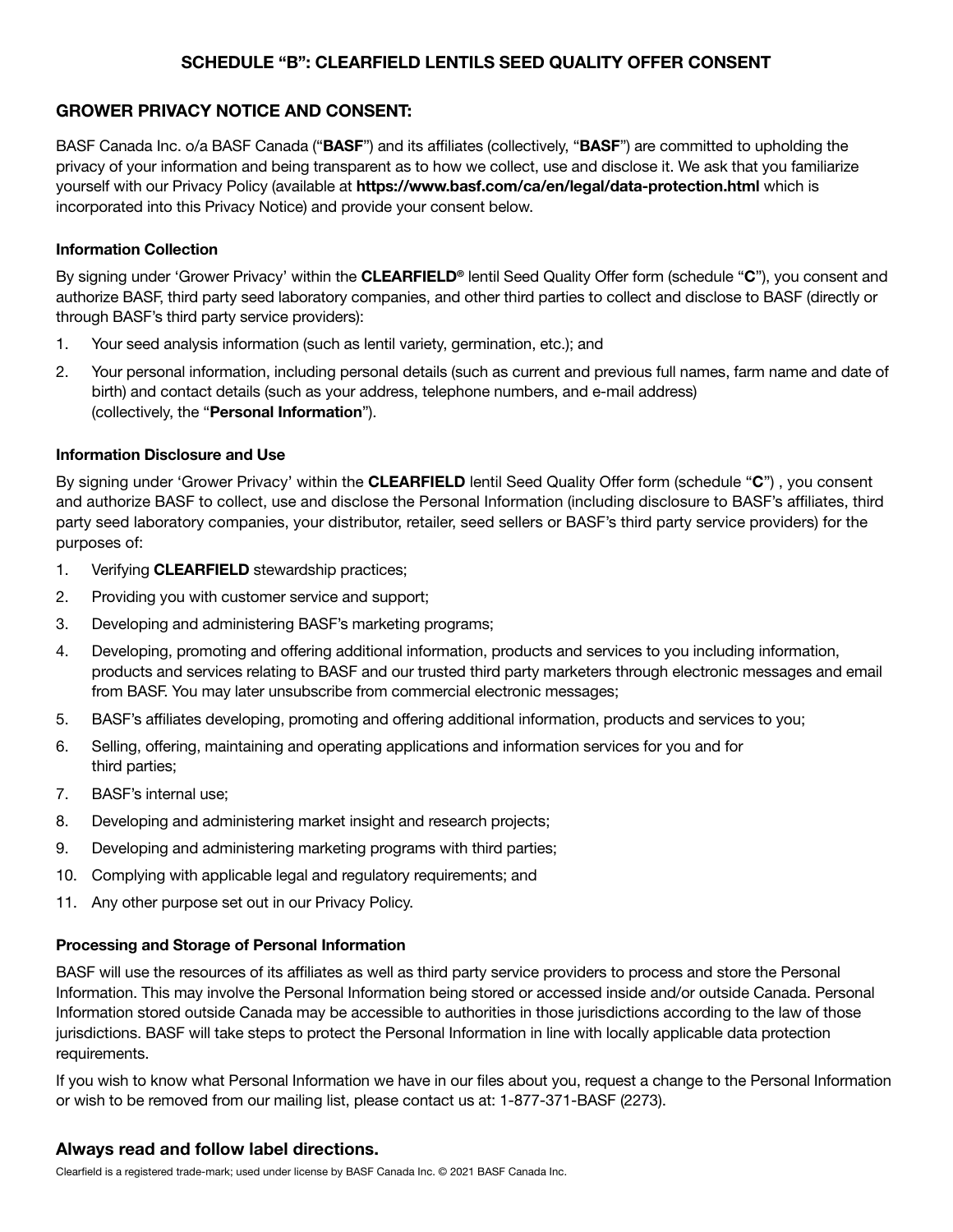## COMMERCIAL ELECTRONIC MESSAGING CONSENT:

BASF Canada Inc. o/a BASF Canada ("BASF") and its affiliates (collectively, "BASF") are committed to providing you with timely and relevant information on product innovations, new offers, and customized information tailored to your farming operation.

By signing under 'Commercial Electronic Messaging' within the **CLEARFIELD<sup>®</sup>** lentil Seed Quality Offer form (schedule "C") , you consent and authorize BASF to send commercial electronic messages ("CEM") (including, without limitation, e-mails, text messages (standard fees or data charges may apply to text messaging – consult your carrier for details), instant messaging, social media messaging and any other message sent by means of telecommunication) to the electronic mail address and mobile phone number set forth below. Your consent is sought by Kenna Communications LP ("Service Provider") for, and on behalf of, BASF.

We will send CEM to you for the purposes of: (i) verifying BASF's marketing program payments to you; (ii) developing and administering BASF's marketing programs; and (iii) developing, promoting and offering additional information, products and services to you.

## You may contact BASF Canada at:

Suite 510, 28 Quarry Park Blvd. SE, Calgary, AB, T2C 5P9,

Telephone: 1-866-485-BASF (2273) or email: info\_ca@basf-canada.ca.

You can find out more about BASF at www.agsolutions.ca or about BASF's new privacy practices by viewing its Privacy Policy on the BASF website.

## You may contact the Service Provider at:

90 Burnhamthorpe Rd. West, 5th Floor, Mississauga, ON, L5B 3C3 Telephone: 905-277-2900

You can find out more about the Service Provider at www.kenna.ca.

You may withdraw your consent to receive any and all CEM by contacting BASF or the Service Provider using the contact information set forth above, or contacting **AgSolutions<sup>®</sup>** Customer Care at 1-877-371-BASF (2273).